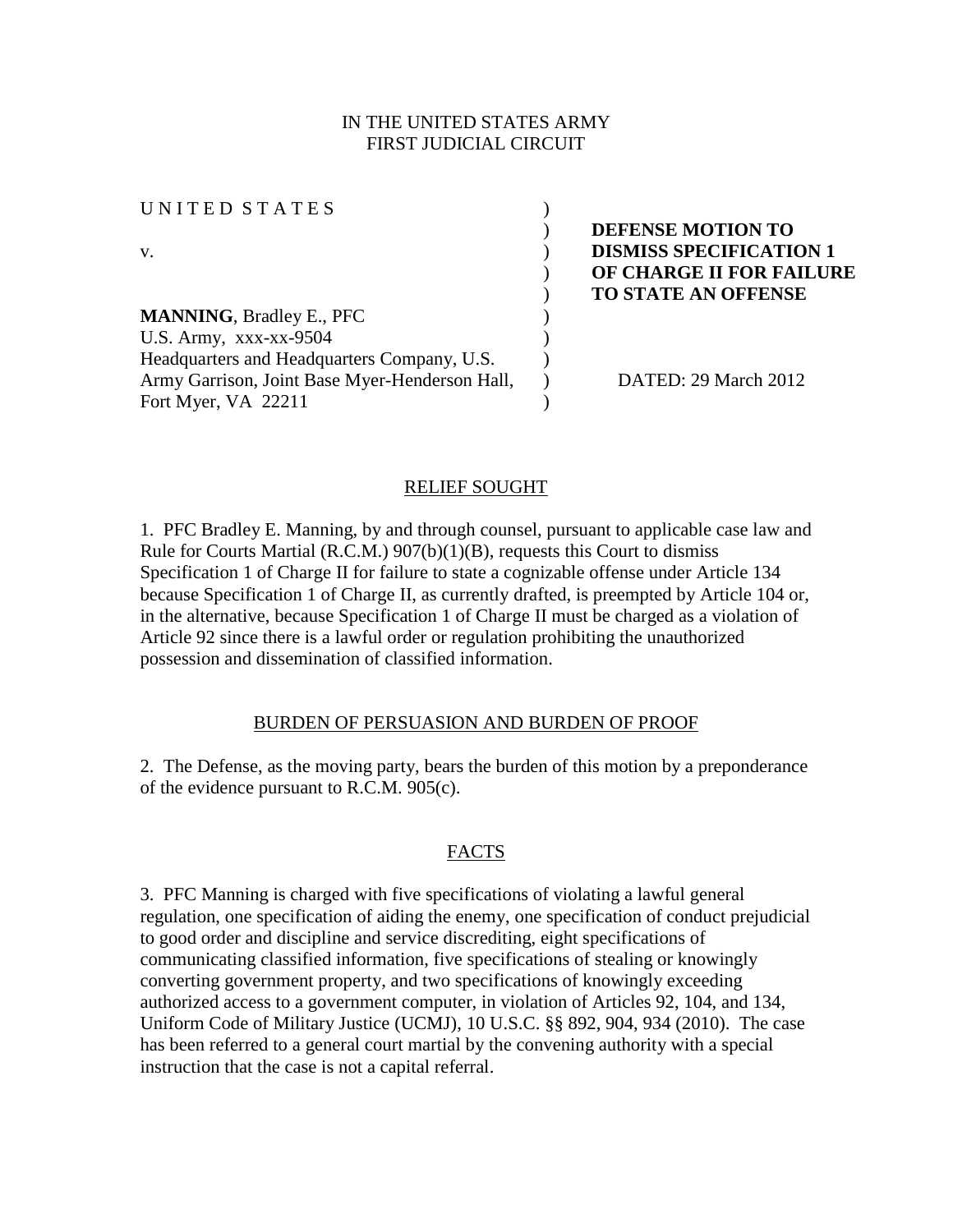4. In Specification 1 of Charge II, the Government pleads that PFC Manning "wrongfully and wantonly caused to be published on the internet intelligence belonging to the United States government, having knowledge that intelligence published on the internet is accessible to the enemy . . . ." Additionally, in the Specification of Charge I, the Government pleads that PFC Manning "between on or about 1 November 2009 and on or about 27 May 2010, without proper authority knowingly gave intelligence to the enemy, through indirect means." On 14 February 2012, the Defense, pursuant to R.C.M. 906(b)(6), moved this Court to direct the Government to respond to a bill of particulars in the subject case on the grounds that it was necessary for PFC Manning to understand the charges against him so that he could adequately prepare his defense and not be subject to unfair surprise at trial. The Government's particulars in response to the Specification of Charge I indicated that its theory of knowingly giving intelligence to the enemy was "by transmitting certain intelligence, specified in a separate classified document, to the enemy through the WikiLeaks website." *See* Government Bill of Particulars Response. The Government also stated that its theory of indirect means was that PFC Manning gave the charged intelligence to "the WikiLeaks website." *Id.* Additionally, the Government's particulars in response to Specification 1 of Charge II was that PFC Manning wrongfully and wantonly cause intelligence to be published on the Internet "by leaking thousands of documents gathered from the SIPRNET, including several databases, to the WikiLeaks organization." *Id*. The Defense maintains that Specification 1 of Charge II should be dismissed because it is preempted by Article 104. In the alternative, the Defense argues that Specification 1 of Charge II should be dismissed because it must be charged as a violation of Article 92 – and not as a violation of Article 134 – since there is a lawful general order or regulation covering PFC Manning's alleged conduct that forms the factual basis for Specification 1 of Charge II, namely, the unauthorized possession and dissemination of classified information.

### WITNESSES/EVIDENCE

5. The Defense does not request any witnesses be produced for this motion. The Defense respectfully requests this court to consider the following evidence in support of the Defense's motion.

- a. Charge Sheet;
- b. Continuation of DD Form 457.

# LEGAL AUTHORITY AND ARGUMENT

# **A. Specification 1 of Charge II Should be Dismissed Because it is Preempted by Article 104**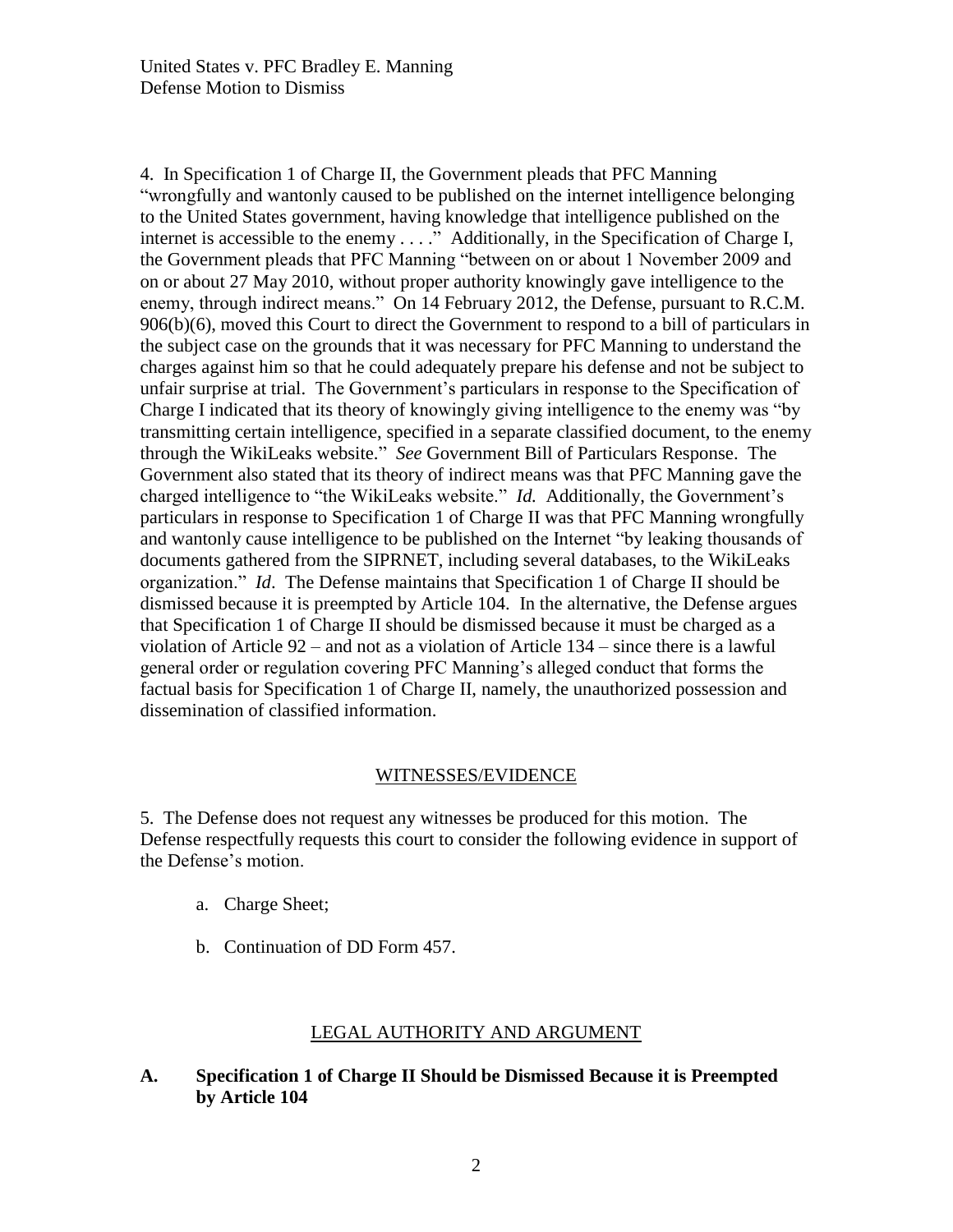6. The Defense submits that Specification 1 of Charge II fails to state a cognizable offense because it is preempted by Article 104. Accordingly, the specification should be dismissed.

7. Article 104 punishes "[a]ny person who  $- (1)$  aids, or attempts to aid, the enemy with arms, ammunition, supplies, money, or other things; or (2) without proper authority, knowingly harbors or protects or gives intelligence to, or communicates or corresponds with or holds any intercourse with the enemy, either directly or indirectly[.]" 10 U.S.C. § 904. Article 134, by contrast, applies to offenses "not specifically mentioned in [the UCMJ.]" *Id.* § 934.

8. The Court of Military Appeals has defined the doctrine of preemption as "the legal concept that where Congress has occupied the field of a given type of misconduct by addressing it in one of the specific punitive articles of the code, another offense may not be created and punished under Article 134, UCMJ, simply by deleting a vital element." *United States v. Kick*, 7 M.J. 82, 85 (C.M.A. 1979). The preemption doctrine is described in paragraph 60(c)(5)(a) of the Manual for Courts-Martial (MCM), which provides, in pertinent part:

The preemption doctrine prohibits application of Article 134 to conduct covered by Articles 80 through 132. For example, larceny is covered in Article 121, and if an element of that offense is lacking – for example, intent – there can be no larceny or larceny-type offense, either under Article 121 or, because of preemption, under Article 134. Article 134 cannot be used to create a new kind of larceny offense, one without the required intent, where Congress has already set the minimum requirements for such an offense in Article 121.

MCM, para.  $60(c)(5)(a)$ . Courts apply a two-pronged test to determine whether an Article 134 charge is preempted by another Article in any given case. First, it must be shown that Congress "indicate[d] through direct legislative language or express legislative history that particular actions or facts are limited to the express language of an enumerated article, and may not be charged under Article 134, UCMJ." *United States v. Anderson*, 68 M.J. 378, 387 (C.A.A.F. 2010); *see Kick*, 7 M.J. at 85; *United States v. Wright*, 5 M.J. 106, 110-11 (C.M.A. 1978). Second, it must be established that the offense charged under Article 134 is composed of a "residuum of elements" of an enumerated offense under the UCMJ. *Wright*, 5 M.J. at 111; *see Kick*, 7 M.J. at 85. Both prongs are satisfied by the Government's use of Article 134 in the instant case.

9. Congress clearly intended Article 104 to occupy the field of aiding or communicating with the enemy. Article 104 uses very broad language to accomplish this intent; the Article punishes anyone who aids, attempts to aid, knowingly harbors, protects, gives intelligence to, communicates with, corresponds with, *or* holds any intercourse with the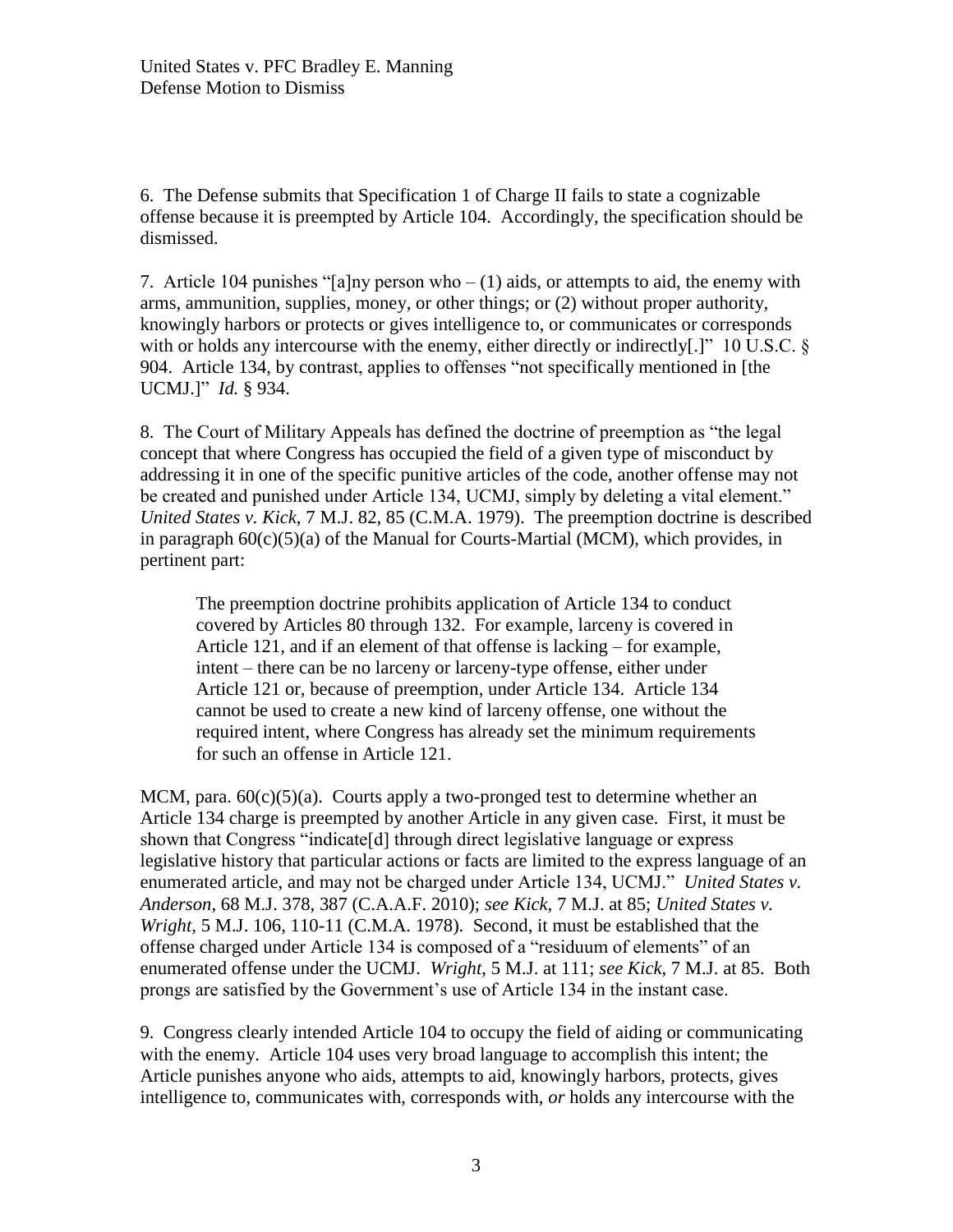enemy. 10 U.S.C. § 904. Not only does Article 104 prohibit each and every one of these acts, a person can violate this Article "either directly or indirectly[.]" *Id.* Through this "direct legislative language," *Anderson*, 68 M.J. at 387, Congress has clearly demonstrated its intent for Article 104 "to cover a class of offenses in a complete way." *Kick*, 7 M.J. at 85. Therefore, the first prong of the preemption inquiry is satisfied by the all encompassing language of Article 104.

10. Additionally, the Article 134 specification that the Government has attempted to charge in this case is simply a residuum of most of the elements required for an Article 104 prosecution. For the reasons fully articulated in the Defense's Article 104 Motion to Dismiss, the Government's Article 104 charge – that PFC Manning indirectly gave intelligence information to the enemy by publishing it on the internet with the knowledge that it could be accessed by the enemy – fails to state a cognizable offense under Article 104 because it does not allege the requisite intent to aid the enemy. *See* Defense Motion to Dismiss the Specification of Charge I for Failure to State an Offense. The Government has simply used Article 134 in an effort to rectify its inability to allege the requisite criminal intent under Article 104. However, the Government is not permitted to utilize Article 134 to circumvent the intent requirement of Article 104 in this manner. As mentioned above, the Government has alleged that PFC Manning violated Article 134 by "wrongfully and wantonly causing to be published on the internet intelligence belonging to the United States, thereby providing such intelligence to persons not entitled to receive it, having knowledge that intelligence published on the internet is accessible to the enemy." However, this specification essentially alleges an Article 104 violation – indirectly giving intelligence to the enemy – without alleging any corresponding *mens rea*.

11. This is precisely the evil that the preemption doctrine was designed to combat. The first case enunciating the preemption doctrine in the UCMJ context, *United States v. Norris*, perfectly illustrates this point. In that case, the accused was charged with larceny and wrongful appropriation under Article 121 and wrongful taking under Article 134. *United States v. Norris*, 8 C.M.R. 36, 37-38 (C.M.A. 1953). The accused was initially found guilty of wrongful appropriation and wrongful taking, but on appeal the board of review held that the law officer had erred in not instructing on the effect of intoxication on specific intent. *Id.* at 38. The board remedied this defect by vacating the wrongful appropriation conviction and affirming the wrongful taking conviction under Article 134, as the offenses charged under Article 121 required a specific intent to deprive the owner of the property, either permanently or temporarily, and the wrongful taking charge required only a general criminal intent. *Id.* The Court of Military Appeals reversed, holding that "there is no offense known as 'wrongful taking' requiring no element of specific intent, embraced by Article 134 of the Code." *Id.* at 40. The Court reasoned that:

Article 134 should generally be limited to military offenses and those crimes not specifically delineated by the punitive articles . . . . We cannot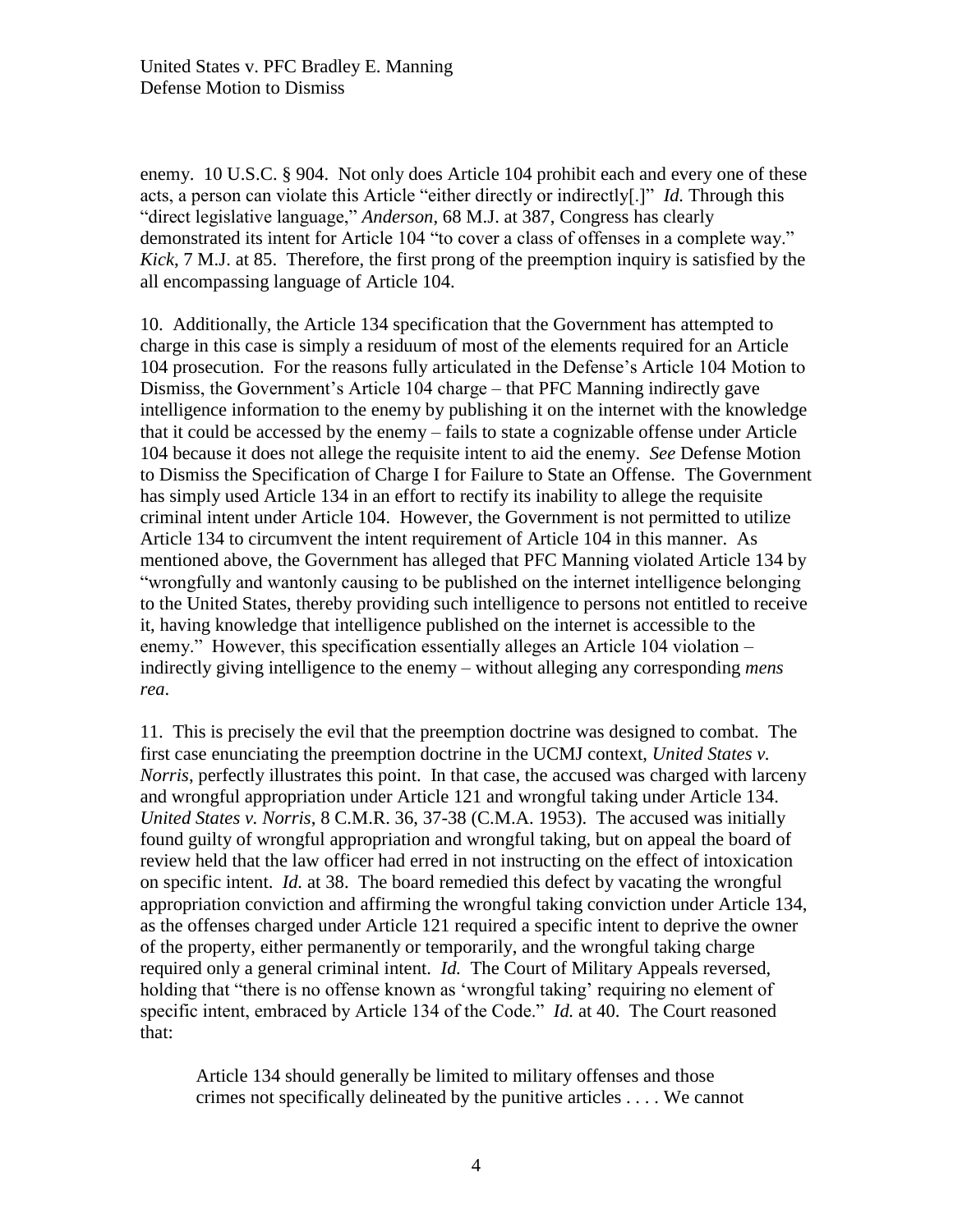grant to the services unlimited authority to eliminate vital elements from common law crimes and offenses expressly defined by Congress and permit the remaining elements to be punished as an offense under Article 134.

*Id.* at 39. Just as the Government was not permitted in *Norris* to use Article 134 to create an Article 121-type offense when it was unable to prove the requisite intent under Article 121, so too should the Government not be permitted here to use Article 134 to create an Article 104-type offense when it is unable to prove the requisite intent under Article 104. *See id.* at 39-40; *see also* MCM, para. 60(c)(5)(a). As Specification 1 of Charge II is currently drafted, this is precisely what the phrase "having knowledge that intelligence published on the internet is accessible to the enemy" seeks to accomplish. Thus, this specification should be dismissed, as it is preempted by Article 104.

12. The result in *Anderson* does not foreclose the preemption question in this case. The accused in *Anderson* provided emails including "comprehensive information about the number of soldiers in his unit, their training programs, and the precise location to which his unit would be deploying" to a person he believed to be a "Muslim extremist," who in reality was a concerned American citizen attempting to thwart terrorist activities. 68 M.J. at 381. The accused also met with undercover FBI agents whom he believed to be Al Qaeda operatives and disclosed to them "computer diskettes containing classified information on the vulnerabilities of various military vehicles, the vulnerabilities of his unit as they travelled to Iraq, and other sensitive information." *Id.* As a result of his conduct, the accused was charged with, and convicted of, attempting to give intelligence information to the enemy, attempting to communicate with the enemy, and attempting to aid the enemy, all in violation of Articles 80 and 104, and of "wrongfully and dishonorably providing information to military personnel whom he believed were terrorists, which was conduct prejudicial to good order and discipline and of a nature to bring discredit upon the armed forces," in violation of Article 134. *Id.* at 380.

13. On appeal, the accused contended, *inter alia*, that Article 104 preempted the Article 134 offense in his case. *Id.* at 386. The Court of Appeals for the Armed Forces rejected the accused's preemption argument. *Id.* at 387. The Court first reasoned that "the legislative history of Article 104, UCMJ, does not clearly indicate that Congress intended for offenses similar to those at issue to only be punishable under Article 104, UCMJ, to the exclusion of Article 134, UCMJ." *Id.* The Court then observed that "while the two charges in this case have parallel facts, as charged they are nonetheless directed at distinct conduct." *Id.* The Court elaborated:

The Article 104, UCMJ, charge was directed at [accused's] attempt to aid the enemy directly. The Article 134, UCMJ, charge was directed towards the distribution of sensitive material to individuals not authorized to receive it-in this case Criminal Investigation Command agents posing as the enemy, but the reasoning could just as easily be applied to the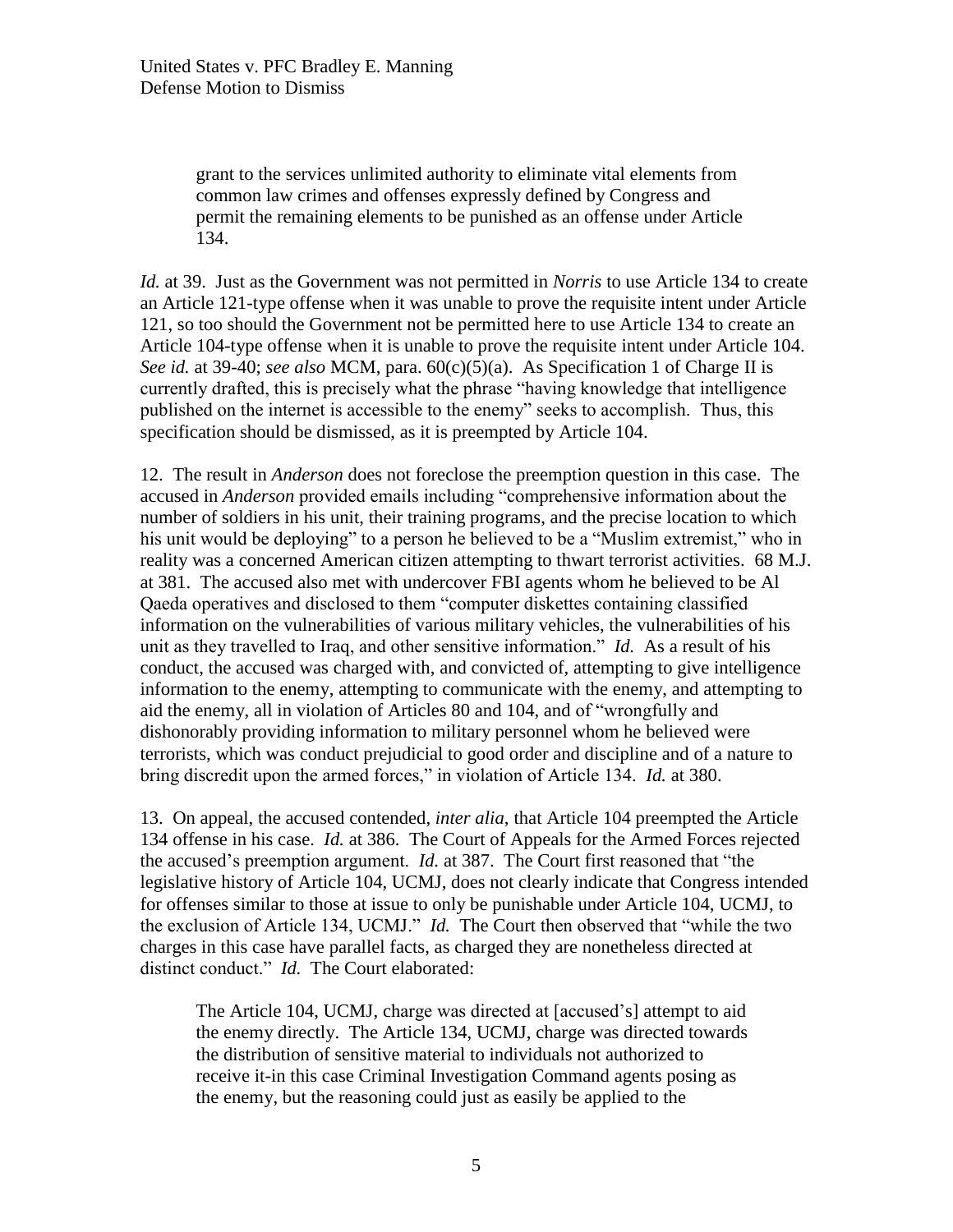distribution of information to individuals who are not necessarily the enemy, such as a newspaper reporter, or for that matter the private citizen who first encountered [accused] on the "Brave Muslim" website. Unlike Article 104, UCMJ, the general offense as charged prohibits the dissemination of the information regardless of the intent behind that dissemination. If this distinction was not permissible in light of Article 104, UCMJ, Congress was free to clearly state that Article 104, UCMJ, supersedes Article 134, UCMJ, in this context.

### *Id.*

14. Here, unlike in *Anderson*, the Article 104 Specification of Charge I and the Article 134 Specification (Specification 1) of Charge II are not aimed at distinct conduct, but rather are aimed at the exact same conduct – PFC Manning's alleged publication of United States intelligence information on the internet. Moreover, the Article 134 Specification in the instant case is not simply directed "towards the distribution of sensitive material to individuals not authorized to receive it[,]" as was the Article 134 Specification in *Anderson*. *Id.* Instead, the Government in this case has broadened the reach of Article 134 by including the phrase "having knowledge that intelligence published on the internet is accessible to the enemy" in the Article 134 Specification. By grafting this phrase into the Article 134 Specification, the Government has vitiated the distinction that the *Anderson* Court deemed crucial to its finding of no preemption: that the Article 104 charge was directed toward the accused's attempt to aid the enemy directly and the Article 134 charge was solely directed towards the dissemination of the information, regardless of the purpose/knowledge behind that dissemination. *See id.* By contrast, the Government here has directed the Article 134 charge and Article 104 charge at identical conduct and extended the reach of Article 134 beyond where it must remain contained: solely at the dissemination of the information to one not authorized to receive it. *Id*.

15. Additionally, the *Anderson* Court's statement that "the legislative history of Article 104, UCMJ, does not clearly indicate that Congress intended for *offenses similar to those at issue* to only be punishable under Article 104, UCMJ, to the exclusion of Article 134, UCMJ[,]" must be read in context. *Id.* (emphasis supplied). In *Anderson*, the Article 134 charge was directed solely at the accused's dissemination of information to those not authorized to receive it; it was immaterial to that charge whether he knew that the enemy could access or utilize the information he provided. *Id.* Thus, it is hardly surprising that the *Anderson* Court was unable to find any legislative history to clearly indicate that Congress intended to preempt Article 134 prosecutions for unauthorized dissemination of classified information. In the instant case, however, PFC Manning's alleged knowledge of the fact that the information could be accessed by the enemy appears to be central to the Article 134 Specification. The all-encompassing language of Article 104 clearly evidences Congress's intent to limit the prosecution of all efforts to aid or communicate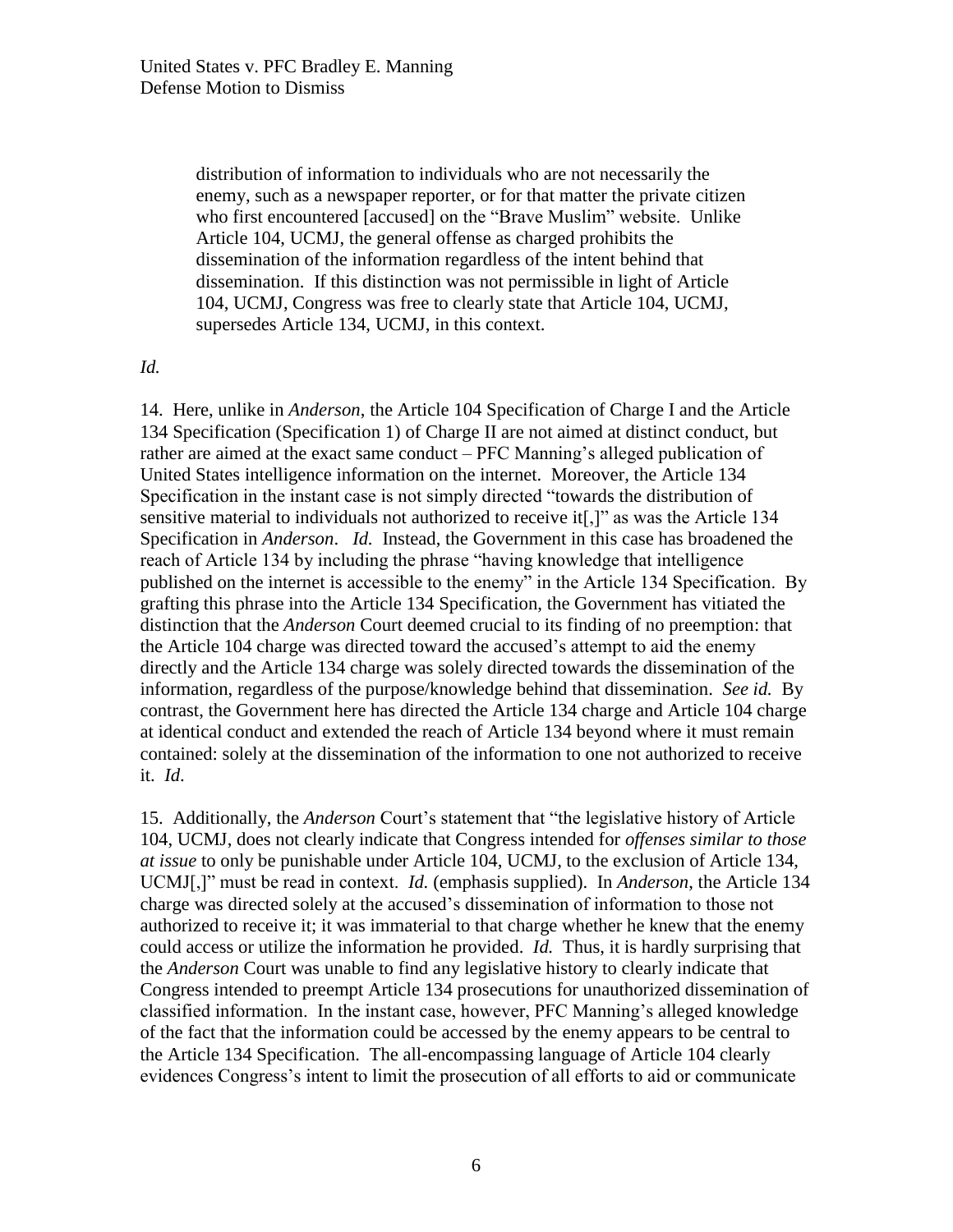with the enemy to Article 104, and to preclude any Article 134 prosecutions of such conduct.

16. For these reasons, Specification 1 of Charge II, as currently charged, is preempted by Article 104. Accordingly, that specification should be dismissed.

# **B. Specification 1 of Charge II Should be Dismissed Because the Facts Alleged Must be Charged as a Violation of Article 92 and not as a Violation of Article 134**

17. In the alternative, the Defense submits that the Government fails to state an Article 134 offense against PFC Manning because it cannot lawfully charge an accused with an Article 134 offense when the charged conduct violates a punitive lawful general order or regulation. In such a situation, that conduct must be charged, if at all, as a violation of Article 92. In the instant case, PFC Manning's alleged conduct is claimed to be in violation of a lawful general order or regulation concerning the unauthorized possession and dissemination of classified information. Therefore, the Government cannot charge PFC Manning with an Article 134 violation and Specification 1 of Charge II must accordingly be dismissed.

18. Article 134 provides in full as follows:

*Though not specifically mentioned in this chapter*, all disorders and neglects to the prejudice of good order and discipline in the armed forces, all conduct of a nature to bring discredit upon the armed forces, and crimes and offenses not capital, of which persons subject to this chapter may be guilty, shall be taken cognizance of by a general, special, or summary court-martial, according to the nature and degree of the offense, and shall be punished at the discretion of that court.

10 U.S.C. § 934 (emphasis supplied). Article 92 provides for punishment of any person subject to the UCMJ who "(1) violates or fails to obey any lawful general order or regulation; (2) having knowledge of any other lawful order issued by a member of the armed forces, which it is his duty to obey, fails to obey the order; or (3) is derelict in the performance of his duties[.]" *Id.* § 892.

19. The Air Force Court of Criminal Appeals in *United States v. Borunda* recently clarified the interplay between Articles 92 and 134 where the invocation of Article 134 is premised on the same conduct that would support an Article 92 charge. *See* 67 M.J. 607 (2009). Citing *United States v. Caballero*, 49 C.M.R. 594 (C.M.A. 1975), the *Borunda* court held that "when a lawful general order or regulation proscribing [certain conduct] exists, an order or regulation which by definition is punitive, the [proscribed conduct], if charged, will *only* survive legal scrutiny as a violation of Article 92(1), UCMJ, *and not as*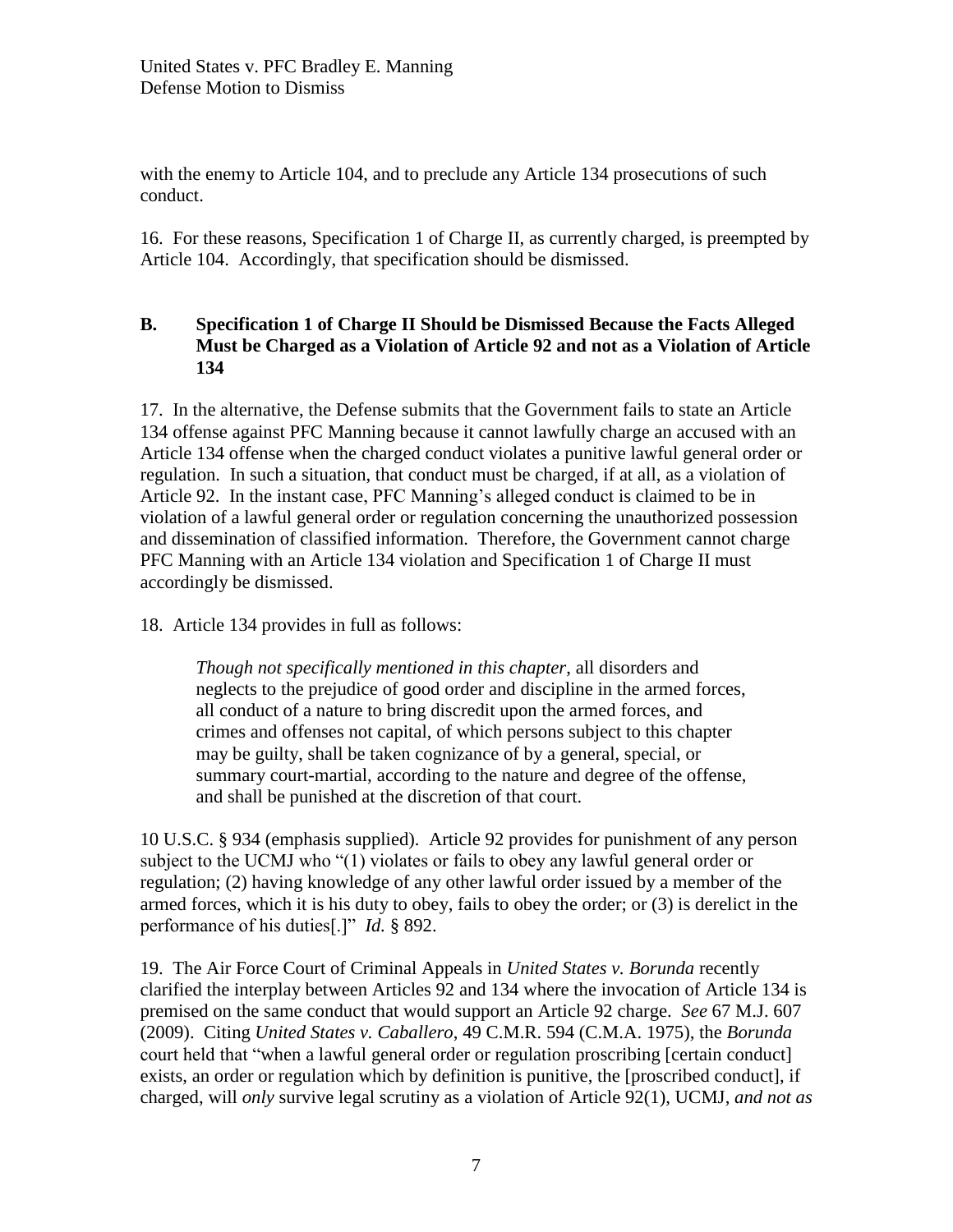*a violation* of Article 134, UCMJ." *Borunda*, 67 M.J. at 609 (footnote omitted) (emphasis supplied). The court upheld the use of Article 134 to prosecute an accused for possession of drug paraphernalia where no lawful general order or regulation proscribed such possession, concluding that "in the absence of a lawful general order or regulation, charging officials are at liberty to charge the possession of drug paraphernalia as a violation of Article 92(3), UCMJ, or Article 134, UCMJ." *Id.* (footnotes omitted).

20. The *Borunda* court's holding is supported by both case law and commentary. In *Caballero*, for instance, the Court of Military Appeals addressed the issue of "whether the wrongful and unlawful possession of narcotic paraphernalia on-post, absent any regulation or general order prohibiting that conduct *so as to render any violation thereof an offense under Article 92, UCMJ*, can be properly charged or alleged as an offense under clause 1 of Article 134." 49 C.M.R. at 595 (emphasis supplied). The Court in *Caballero* reversed the accused's conviction under Article 134 for wrongful possession of narcotic paraphernalia, finding that the specification failed to allege an offense. *Id.* at 597. Specifically, the Court declined the Government's request to construe Article 134 broadly enough to cover the charged conduct:

Since this Court has long recognized and held that the possession of narcotic paraphernalia might otherwise be properly prosecuted as an Article 92 violation, where such an order or regulation exists, we find no demonstrated need to expand the reach of Article 134, beyond that which already exists, to cover an offense such as this.

*Id.* Thus, *Caballero* supports *Borunda*'s holding that a court must not sustain an Article 134 prosecution under the first or second clause where the conduct underlying that prosecution also violates a lawful general order or regulation.

21. Additionally, the MCM provides that "[i]f any conduct [falling within Article 134's reach] is specifically made punishable by another article of the code, it must be charged as a violation of that article." MCM, para.  $60(c)(1)$ . More to the point, the MCM further explains that "[m]any customs of the service are now set forth in regulations of the various armed forces. Violations of these customs *should be charged under Article 92* as violations of the regulations in which they appear if the regulation is punitive." *Id.* para. 60(c)(2)(b) (emphasis supplied); *see also United States v. Henderson*, 32 M.J. 941, 948 (N-M.C.M.R. 1991) (Lawrence, J., concurring) ("[T]he existence of an established custom of the military service may satisfy the notice requirement. The existence of the custom must be proved. If the custom is set forth in a punitive regulation or order, violation of it should be charged under Article 92.").

22. Relying on an earlier version of the MCM containing similar language, Judge Ferguson of the Court of Military Appeals observed that: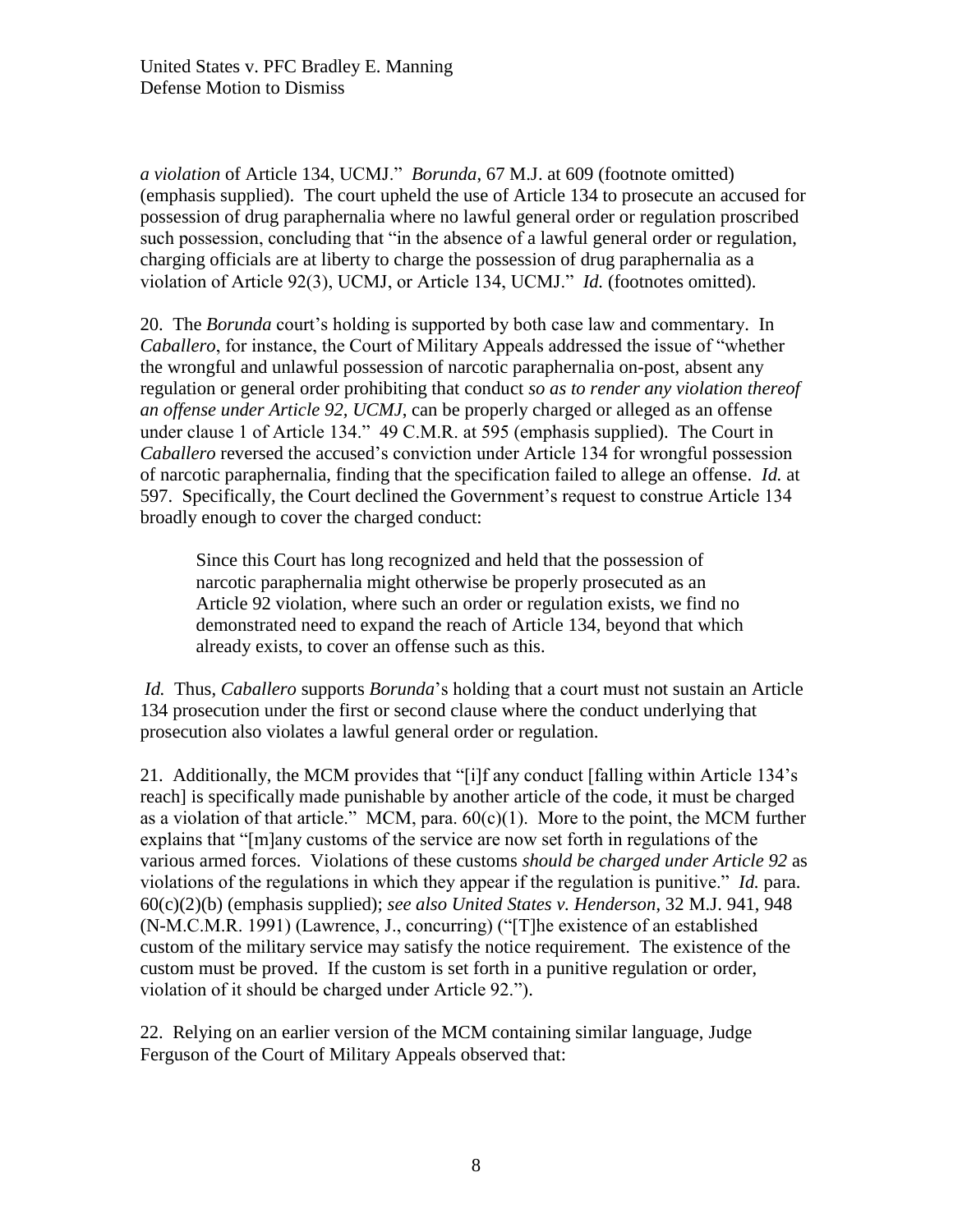$\overline{a}$ 

"When an offense is specifically defined in a particular punitive article, it ordinarily should be charged under that article rather than under Article 134, the general article."

Article 92 is one of the punitive articles of the Code . . . and regulations promulgated thereunder must be considered, when charging a violation of the Code, before recourse may be had to the use of Article 134.

*United States v. Walter*, 43 C.M.R. 207, 212 (C.M.A. 1971) (Ferguson, J., dissenting) (quoting MCM, para. 27 (1969 ed.)). Judge Ferguson cautioned that "Article 134 was not intended by Congress to apply in areas otherwise the subject of specific attention in Articles of the Uniform Code." *Id.* (quoting *United States v. Hallett*, 15 C.M.R. 378, 382 (C.M.A. 1954)).

23. Along similar lines, one commentator has remarked that "Article 92 makes the General Articles [*i.e.* Articles 133 and 134] unnecessary[.]" Note, *Taps for the Real Catch-22*, 81 Yale L. J. 1518, 1541 (1972); *see also Parker v. Levy*, 417 U.S. 733, 788 n.2 (1974) (Stewart, J., dissenting) (citing 81 Yale L. J. 1518 in support of the proposition that Article 92, and not Article 134, should be utilized for failure to obey lawful orders); *cf. United States v. Harwood*, 46 M.J. 26, 29 (C.M.A. 1997) (Cox, C.J., concurring) ("Article 134 has always been understood as a residual provision rather than a redundant one." $)$ .<sup>1</sup>

24. Here, the facts alleged by the Government bring this case squarely within the rule announced in *Borunda*. PFC Manning is alleged to have wrongfully and wantonly caused to be published on the internet United States intelligence information with the knowledge that such information is accessible to the enemy. At the time of PFC Manning's alleged unlawful actions, the United States Army had a punitive lawful general order or regulation proscribing the unauthorized possession and distribution of classified information. *See* Army Regulation 380-5, Paragraph 1-21a (stating that Department of Army personnel will be subject to sanctions if they knowingly, willfully, or negligently disclose classified or sensitive information to unauthorized persons). If the Government's evidence is to be believed, PFC Manning's actions constitute a violation of that lawful general order or regulation. *See* MCM, para. 16(b)(1) (stating the elements of a successful Article 92(1) prosecution: "(a) That there was in effect a certain lawful

<sup>&</sup>lt;sup>1</sup> The resolution of this issue is not controlled by *United States v. McGuinness*, wherein the Court of Military Appeals determined that "prosecution of violations of 18 U.S.C. § 793(e) under Clause 3 of Article 134 is not preempted by Article 92." 35 M.J. 149, 152 (C.M.A. 1992). The rule announced in *Borunda* in no way relies on the preemption doctrine. *See Borunda*, 67 M.J. at 609. Additionally, while the conduct supporting the Article 134 charge (brought under clause 3) in *McGuinness* was the violation of a federal statute, *see* 35 M.J. at 152, the alleged conduct supporting the Article 134 specification and charge (brought under clause 1 or 2) in the instant case is PFC Manning's alleged wrongful and wanton publication on the internet of United States intelligence information, with the knowledge that information placed on the internet is accessible to the enemy. Thus, *McGuinness* is inapposite to the question of the propriety of the Government's Article 134 specification and charge in this case.